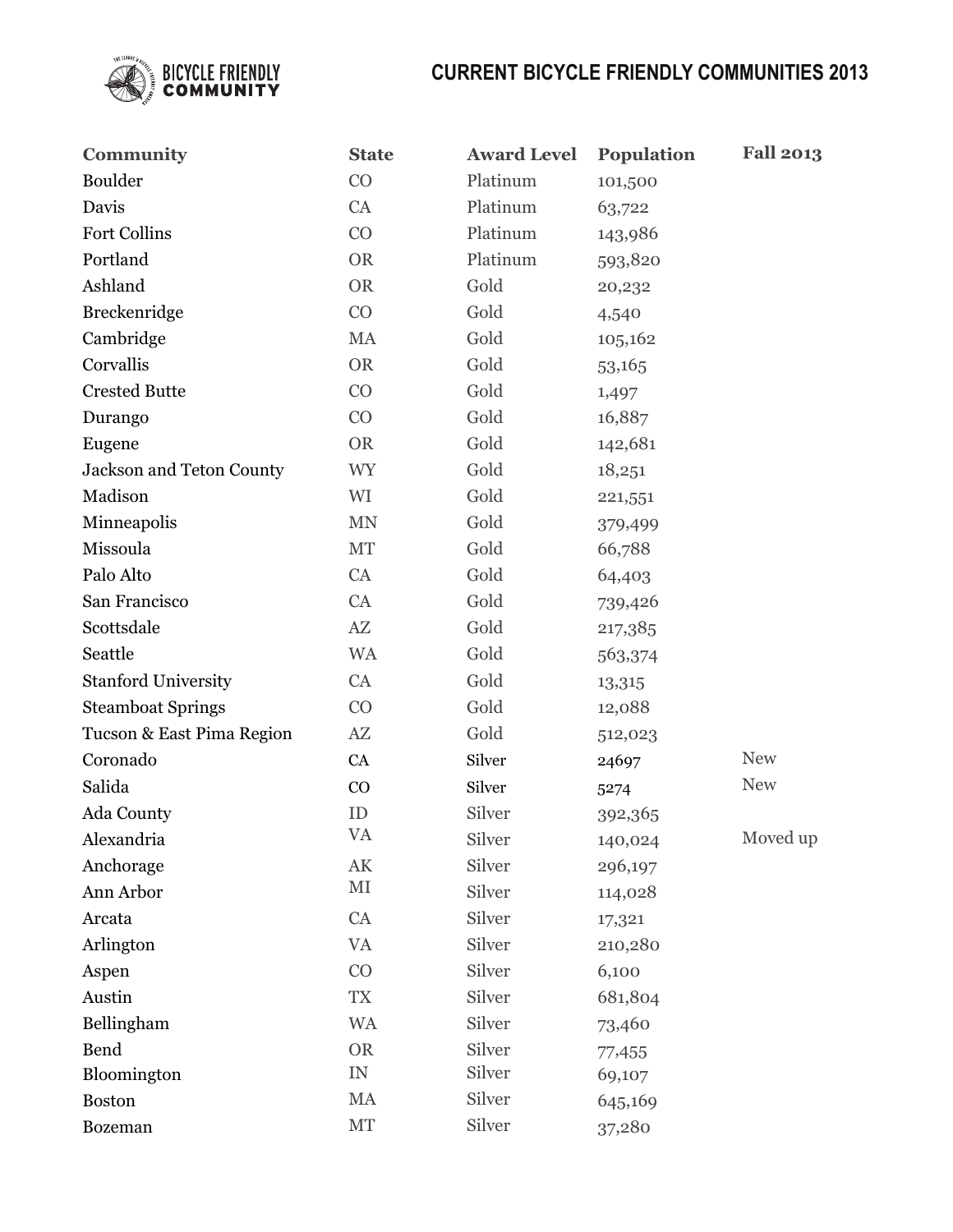

| Community                       | <b>State</b>             | <b>Award Level</b> | <b>Population</b> | <b>Fall 2013</b> |
|---------------------------------|--------------------------|--------------------|-------------------|------------------|
| Burlington                      | <b>VT</b>                | Silver             | 42,417            |                  |
| Calistoga                       | CA                       | Silver             | 5,300             | Moved up         |
| Charlottesville                 | <b>VA</b>                | Silver             | 43,475            |                  |
| Carrboro                        | NC                       | Silver             | 18,162            |                  |
| Chicago                         | IL                       | Silver             | 2,896,016         |                  |
| Chico                           | CA                       | Silver             | 79,000            |                  |
| Claremont                       | CA                       | Silver             | 36,612            |                  |
| Colorado Springs                | CO                       | Silver             | 360,890           |                  |
| Columbia                        | M <sub>O</sub>           | Silver             | 102,324           |                  |
| Denver                          | CO                       | Silver             | 598,707           |                  |
| Evanston                        | IL                       | Silver             | 74,486            |                  |
| Flagstaff                       | $\mathbf{A}\mathbf{Z}$   | Silver             | 57,391            |                  |
| Folsom                          | CA                       | Silver             | 63,960            |                  |
| Gainesville                     | FL                       | Silver             | 117,182           |                  |
| Gunnison                        | CO                       | Silver             | 5,854             |                  |
| Houghton                        | MI                       | Silver             | 8,238             | Moved up         |
| Hilton Head Island              | <b>SC</b>                | Silver             | 33,862            |                  |
| <b>Iowa City</b>                | IA                       | Silver             | 68,947            |                  |
| Irvine                          | CA                       | Silver             | 223,729           |                  |
| La Crosse                       | WI                       | Silver             | 51,818            |                  |
| Long Beach                      | CA                       | Silver             | 466,520           |                  |
| Longmont                        | CO                       | Silver             | 87,461            |                  |
| Menlo Park                      | <b>CA</b>                | Silver             | 30,648            | Moved up         |
| Moab City and Grand County      | UT                       | Silver             | 14,271            |                  |
| <b>Mountain View</b>            | CA                       | Silver             | 70,708            |                  |
| New York                        | $\ensuremath{\text{NY}}$ | Silver             | 8,143,197         |                  |
| Olympia                         | <b>WA</b>                | Silver             | 44,460            |                  |
| Park City and Snyderville Basin | UT                       | Silver             | 20,671            |                  |
| Philadelphia                    | PA                       | Silver             | 1,454,382         |                  |
| Port Townsend                   | <b>WA</b>                | Silver             | 8,334             |                  |
| Presidio of San Francisco       | CA                       | Silver             | 3,000             |                  |
| Redmond                         | <b>WA</b>                | Silver             | 49,637            |                  |
| Sacramento                      | CA                       | Silver             | 456,394           |                  |
| Salt Lake City                  | UT                       | Silver             | 181,743           |                  |
| San Luis Obispo                 | CA                       | Silver             | 43,766            |                  |
| Santa Cruz                      | CA                       | Silver             | 54,593            |                  |
| Santa Fe                        | $\mathrm{NM}$            | Silver             | 67,947            | Moved up         |
| Santa Monica                    | CA                       | Silver             | 89,700            |                  |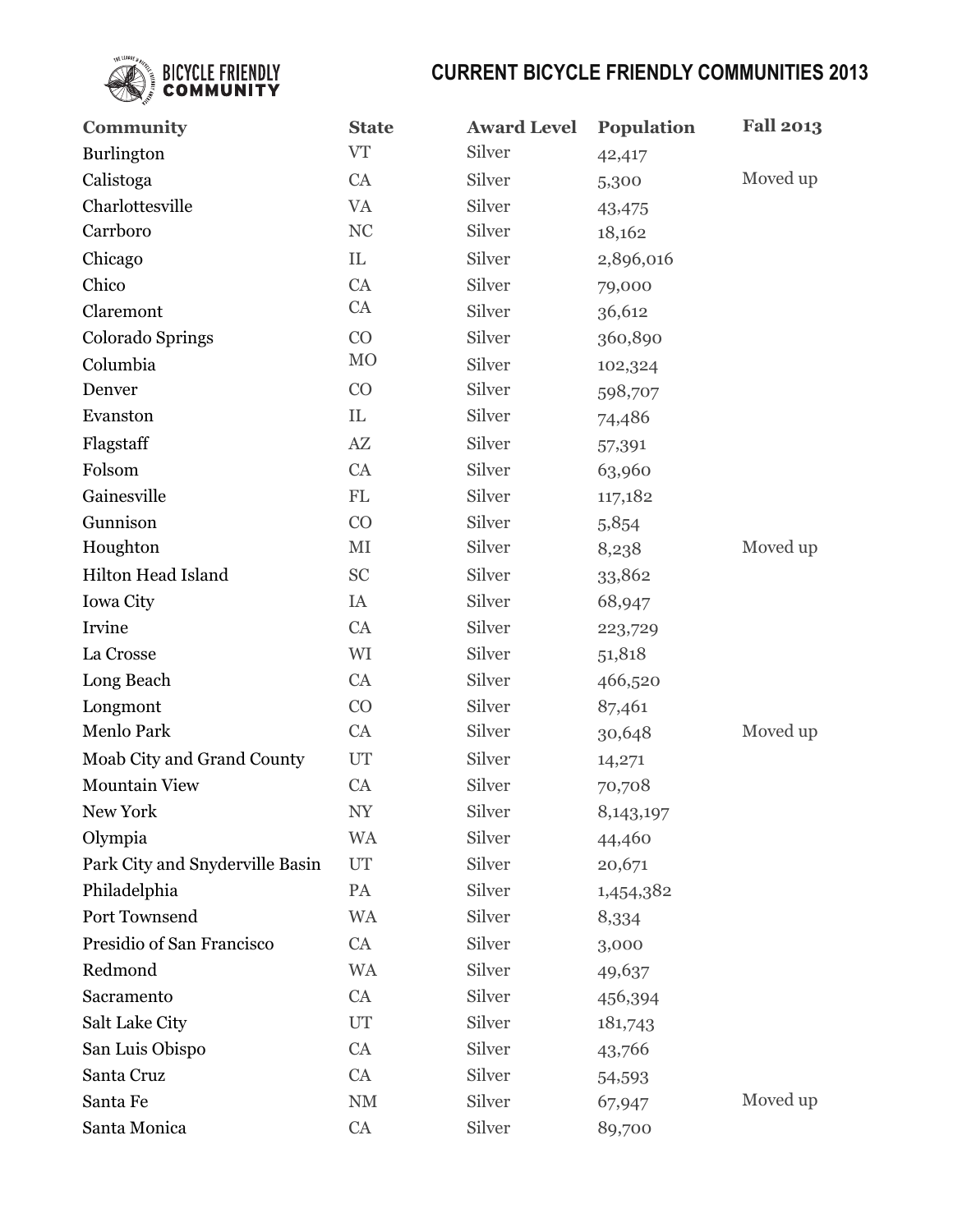

| <b>Community</b>         | <b>State</b>             | <b>Award Level</b> | Population | <b>Fall 2013</b> |
|--------------------------|--------------------------|--------------------|------------|------------------|
| <b>Sisters</b>           | <b>OR</b>                | Silver             | 1,925      |                  |
| Somerville               | MA                       | Silver             | 77,478     | Moved up         |
| Tempe                    | $\mathbf{A}\mathbf{Z}$   | Silver             | 172,589    |                  |
| Vail                     | CO                       | Silver             | 4,806      | Moved up         |
| Venice                   | $\mathbf{FL}$            | Silver             | 22,146     |                  |
| Washington               | DC                       | Silver             | 599,657    |                  |
| <b>Wood River Valley</b> | ID                       | Silver             | 12,506     |                  |
| Anacortes                | <b>WA</b>                | <b>Bronze</b>      | 16,800     | <b>New</b>       |
| Batavia                  | IL                       | <b>Bronze</b>      | 26,045     | <b>New</b>       |
| <b>Broward County</b>    | $\mathbf{FL}$            | <b>Bronze</b>      | 1,80,000   | <b>New</b>       |
| <b>Buffalo</b>           | $\ensuremath{\text{NY}}$ | <b>Bronze</b>      | 261,610    | <b>New</b>       |
| Clayton                  | MO                       | <b>Bronze</b>      | 15,936     | <b>New</b>       |
| <b>Cleveland Heights</b> | OH                       | <b>Bronze</b>      | 46,121     | <b>New</b>       |
| Dublin                   | OH                       | <b>Bronze</b>      | 41,751     | <b>New</b>       |
| Duluth                   | $\mbox{MN}$              | <b>Bronze</b>      | 86,265     | <b>New</b>       |
| Elmhurst                 | $\rm IL$                 | <b>Bronze</b>      | 46,371     | <b>New</b>       |
| Eureka                   | CA                       | <b>Bronze</b>      | 27127      | <b>New</b>       |
| Ferguson                 | MO                       | <b>Bronze</b>      | 20936      | <b>New</b>       |
| <b>Grand Marais</b>      | $\mbox{MN}$              | <b>Bronze</b>      | 1,351      | <b>New</b>       |
| Helena                   | MT                       | <b>Bronze</b>      | 29134      | <b>New</b>       |
| Houston                  | TX                       | <b>Bronze</b>      | 2,160,821  | <b>New</b>       |
| Jekyll Island            | GA                       | <b>Bronze</b>      | 877        | <b>New</b>       |
| Lakewood                 | $\rm OH$                 | <b>Bronze</b>      | 51,724     | <b>New</b>       |
| Montclair                | ${\rm N J}$              | <b>Bronze</b>      | 37,726     | <b>New</b>       |
| Montpelier               | <b>VT</b>                | <b>Bronze</b>      | 7,855      | <b>New</b>       |
| Newport                  | RI                       | <b>Bronze</b>      | 24,672     | <b>New</b>       |
| Ogden                    | <b>UT</b>                | <b>Bronze</b>      | 83,800     | <b>New</b>       |
| Onalaska                 | WI                       | <b>Bronze</b>      | 17,736     | <b>New</b>       |
| Princeton                | ${\rm N J}$              | <b>Bronze</b>      | 28,572     | <b>New</b>       |
| Reston                   | <b>VA</b>                | <b>Bronze</b>      | 58,404     | <b>New</b>       |
| Richfield                | $\mbox{MN}$              | <b>Bronze</b>      | 35,228     | <b>New</b>       |
| Savannah                 | GA                       | <b>Bronze</b>      | 136,650    | <b>New</b>       |
| <b>Stevens Point</b>     | WI                       | <b>Bronze</b>      | 26,717     | <b>New</b>       |
| <b>West Sacramento</b>   | CA                       | <b>Bronze</b>      | 48744      | <b>New</b>       |
| Williamsburg             | $\mathbf{V}\mathbf{A}$   | <b>Bronze</b>      | 14,067     | <b>New</b>       |
| Winona                   | $\mbox{MN}$              | <b>Bronze</b>      | 27592      | <b>New</b>       |
| Winston-Salem            | $\rm NC$                 | <b>Bronze</b>      | 229.617    | <b>New</b>       |
| Alameda                  | CA                       | <b>Bronze</b>      | 73,812     |                  |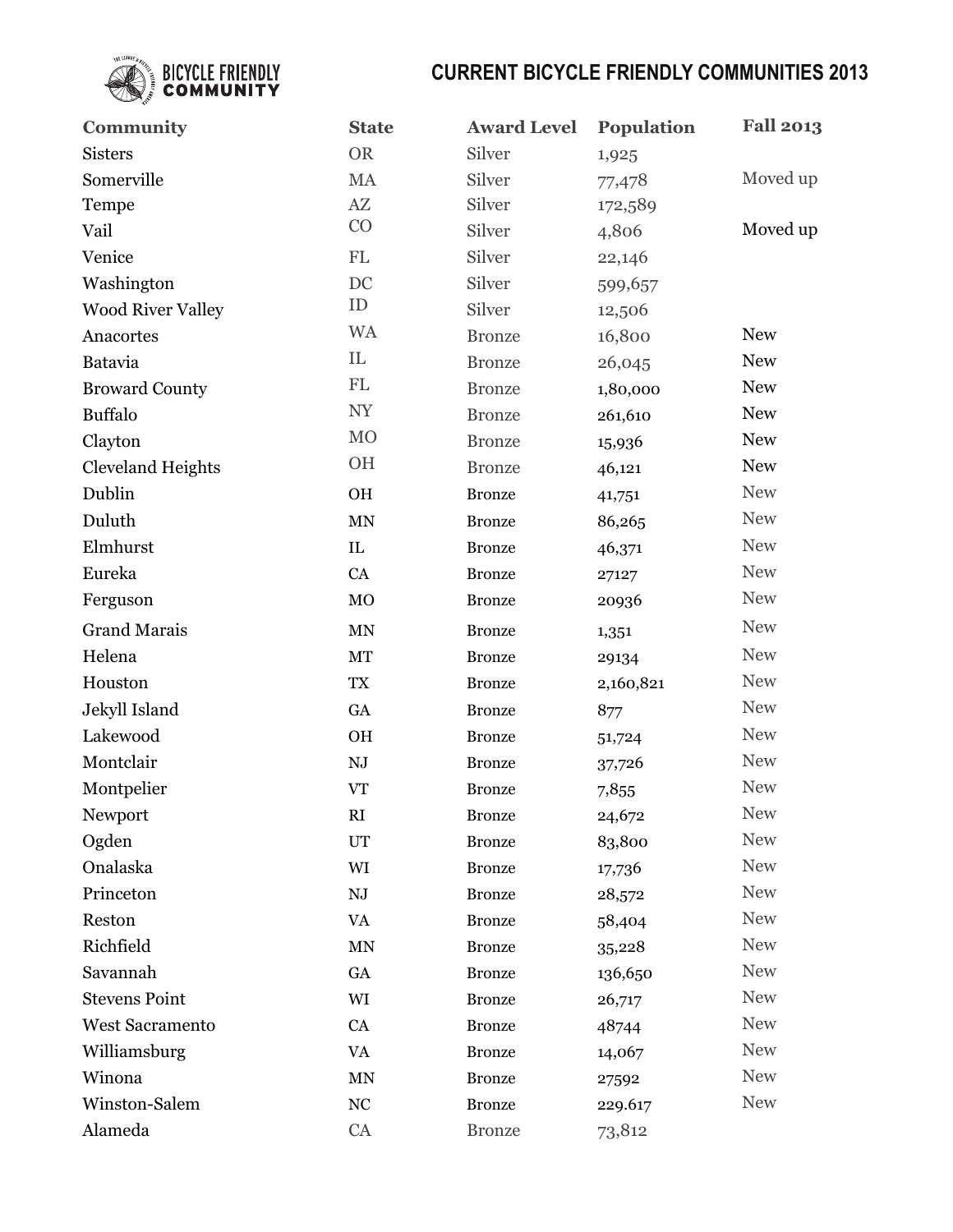

| <b>Community</b>            | <b>State</b>               | <b>Award Level</b> | <b>Fall 2013</b><br>Population |
|-----------------------------|----------------------------|--------------------|--------------------------------|
| Albany                      | <b>OR</b>                  | <b>Bronze</b>      | 48,770                         |
| Albuquerque                 | $\mathrm{NM}$              | <b>Bronze</b>      | 448,607                        |
| Appleton                    | WI                         | <b>Bronze</b>      | 72,563                         |
| Arlington                   | MA                         | <b>Bronze</b>      | 42,844                         |
| Arvada                      | CO                         | <b>Bronze</b>      | 107,050                        |
| Asheville                   | <b>NC</b>                  | <b>Bronze</b>      | 83,393                         |
| <b>Athens-Clarke County</b> | GA                         | <b>Bronze</b>      | 115,000                        |
| Auburn                      | $\mathrm{AL}$              | <b>Bronze</b>      | 52,205                         |
| Bainbridge Island           | <b>WA</b>                  | <b>Bronze</b>      | 20,300                         |
| Baltimore                   | MD                         | <b>Bronze</b>      | 631,000                        |
| Bath                        | <b>ME</b>                  | <b>Bronze</b>      | 8,493                          |
| <b>Baton Rouge</b>          | LA                         | <b>Bronze</b>      | 440,171                        |
| Beaverton                   | <b>OR</b>                  | <b>Bronze</b>      | 79,350                         |
| Bemidji                     | <b>MN</b>                  | <b>Bronze</b>      | 13,431                         |
| Bentonville                 | AR                         | <b>Bronze</b>      | 35,301                         |
| Bethesda                    | MD                         | <b>Bronze</b>      | 57,319                         |
| <b>Billings</b>             | MT                         | <b>Bronze</b>      | 100,147                        |
| <b>Boca Raton</b>           | $\mathop{\rm FL}\nolimits$ | <b>Bronze</b>      | 83,960                         |
| <b>Brentwood</b>            | CA                         | <b>Bronze</b>      | 40,007                         |
| <b>Brunswick</b>            | <b>ME</b>                  | <b>Bronze</b>      | 21,820                         |
| Carbondale                  | CO                         | <b>Bronze</b>      | 5,196                          |
| Carmel                      | $\ensuremath{\text{IN}}$   | <b>Bronze</b>      | 70,000                         |
| Cary                        | NC                         | <b>Bronze</b>      | 119,745                        |
| <b>Castle Rock</b>          | CO                         | <b>Bronze</b>      | 50,028                         |
| <b>Cedar Falls</b>          | IA                         | <b>Bronze</b>      | 39,387                         |
| Cedar Rapids                | IA                         | <b>Bronze</b>      | 12,6498                        |
| Champaign                   | IL                         | <b>Bronze</b>      | 81,055                         |
| Chandler                    | $\mathbf{A}\mathbf{Z}$     | <b>Bronze</b>      | 252,257                        |
| Chapel Hill                 | NC                         | <b>Bronze</b>      | 55,616                         |
| Charleston                  | <b>SC</b>                  | <b>Bronze</b>      | 124,000                        |
| Charlotte                   | NC                         | <b>Bronze</b>      | 648,387                        |
| Chattanooga                 | TN                         | <b>Bronze</b>      | 167,674                        |
| Cincinnati                  | OH                         | <b>Bronze</b>      | 297,000                        |
| Cleveland                   | <b>OH</b>                  | <b>Bronze</b>      | 396,815                        |
| Coeur d'Alene               | ID                         | <b>Bronze</b>      | 41,983                         |
| Columbia                    | <b>SC</b>                  | <b>Bronze</b>      | 129,272                        |
| Columbus                    | ${\rm IN}$                 | <b>Bronze</b>      | 44,061                         |
| Columbus                    | OH                         | <b>Bronze</b>      | 748,000                        |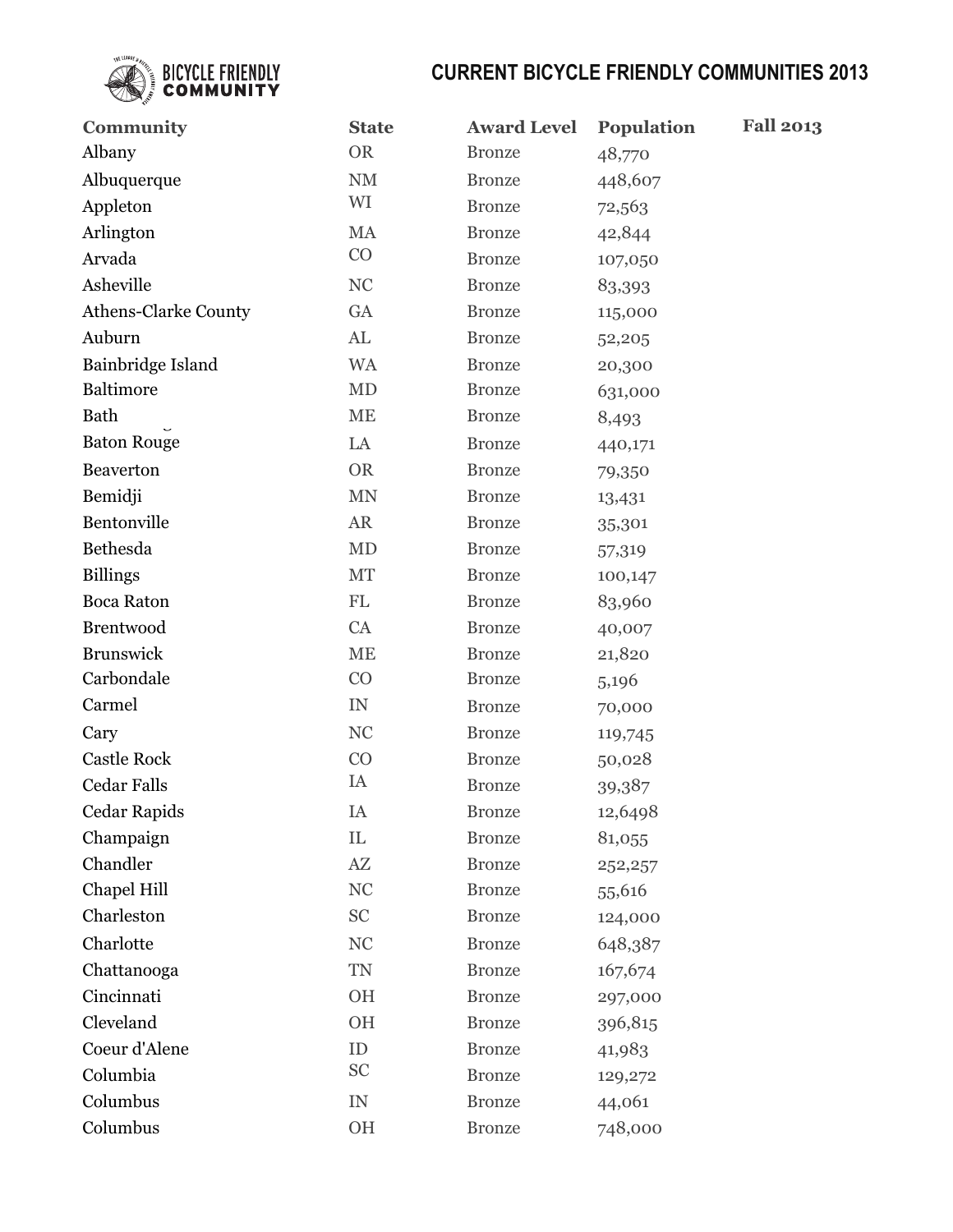

| <b>Community</b>             | <b>State</b>               | <b>Award Level</b> | <b>Fall 2013</b><br><b>Population</b> |
|------------------------------|----------------------------|--------------------|---------------------------------------|
| Concord                      | $NH$                       | <b>Bronze</b>      | 43,225                                |
| Conway                       | <b>AR</b>                  | <b>Bronze</b>      | 59,511                                |
| Cottonwood                   | $\mathbf{A}\mathbf{Z}$     | <b>Bronze</b>      | 12,426                                |
| Cupertino                    | CA                         | <b>Bronze</b>      | 50,479                                |
| Davidson                     | $\rm NC$                   | <b>Bronze</b>      | 10,300                                |
| Dayton                       | OH                         | <b>Bronze</b>      | 154,200                               |
| Decatur                      | GA                         | <b>Bronze</b>      | 19,335                                |
| Des Moines                   | IA                         | <b>Bronze</b>      | 203,433                               |
| Durham                       | $\rm NC$                   | <b>Bronze</b>      | 212,789                               |
| <b>Eastern Placer County</b> | CA                         | <b>Bronze</b>      | 11,050                                |
| Eau Claire                   | WI                         | <b>Bronze</b>      | 101,353                               |
| Emeryville                   | CA                         | <b>Bronze</b>      | 10,080                                |
| Fayetteville                 | ${\sf AR}$                 | <b>Bronze</b>      | 67,158                                |
| Fernandina Beach             | FL                         | <b>Bronze</b>      | 11,510                                |
| Fitchburg                    | WI                         | <b>Bronze</b>      | 25,260                                |
| Fort Wayne                   | IN                         | <b>Bronze</b>      | 253,691                               |
| Franklin                     | PA                         | <b>Bronze</b>      | 7,212                                 |
| Frederick                    | <b>MD</b>                  | <b>Bronze</b>      | 65,239                                |
| Fresno                       | CA                         | <b>Bronze</b>      | 500,121                               |
| Gilbert                      | $\mathbf{A}\mathbf{Z}$     | <b>Bronze</b>      | 211,951                               |
| Golden                       | CO                         | <b>Bronze</b>      | 18,026                                |
| Goshen                       | IN                         | <b>Bronze</b>      | 31,719                                |
| <b>Grand Rapids</b>          | $\rm MI$                   | <b>Bronze</b>      | 688,937                               |
| <b>Grand Rapids</b>          | <b>MN</b>                  | <b>Bronze</b>      | 10,869                                |
| <b>Greater Mankato</b>       | <b>MN</b>                  | <b>Bronze</b>      | 52,703                                |
| Greeley                      | CO                         | <b>Bronze</b>      | 92,889                                |
| Greensboro                   | NC                         | <b>Bronze</b>      | 258,671                               |
| Greenville                   | SC                         | <b>Bronze</b>      | 57,400                                |
| Gresham                      | <b>OR</b>                  | <b>Bronze</b>      | 101,537                               |
| Harrisonburg                 | <b>VA</b>                  | <b>Bronze</b>      | 48,814                                |
| Hoboken                      | ${\rm N J}$                | <b>Bronze</b>      | 50,005                                |
| <b>Huntington Beach</b>      | CA                         | <b>Bronze</b>      | 202,250                               |
| Indianapolis                 | ${\rm IN}$                 | <b>Bronze</b>      | 820,445                               |
| Juneau                       | $\mathbf{A}\mathbf{K}$     | <b>Bronze</b>      | 30,711                                |
| Kansas City                  | M <sub>O</sub>             | <b>Bronze</b>      | 482,228                               |
| Keene                        | $\rm NH$                   | <b>Bronze</b>      | 24,769                                |
| Knoxville                    | <b>TN</b>                  | <b>Bronze</b>      | 177,646                               |
| Lakeland                     | $\mathop{\rm FL}\nolimits$ | <b>Bronze</b>      | 97,422                                |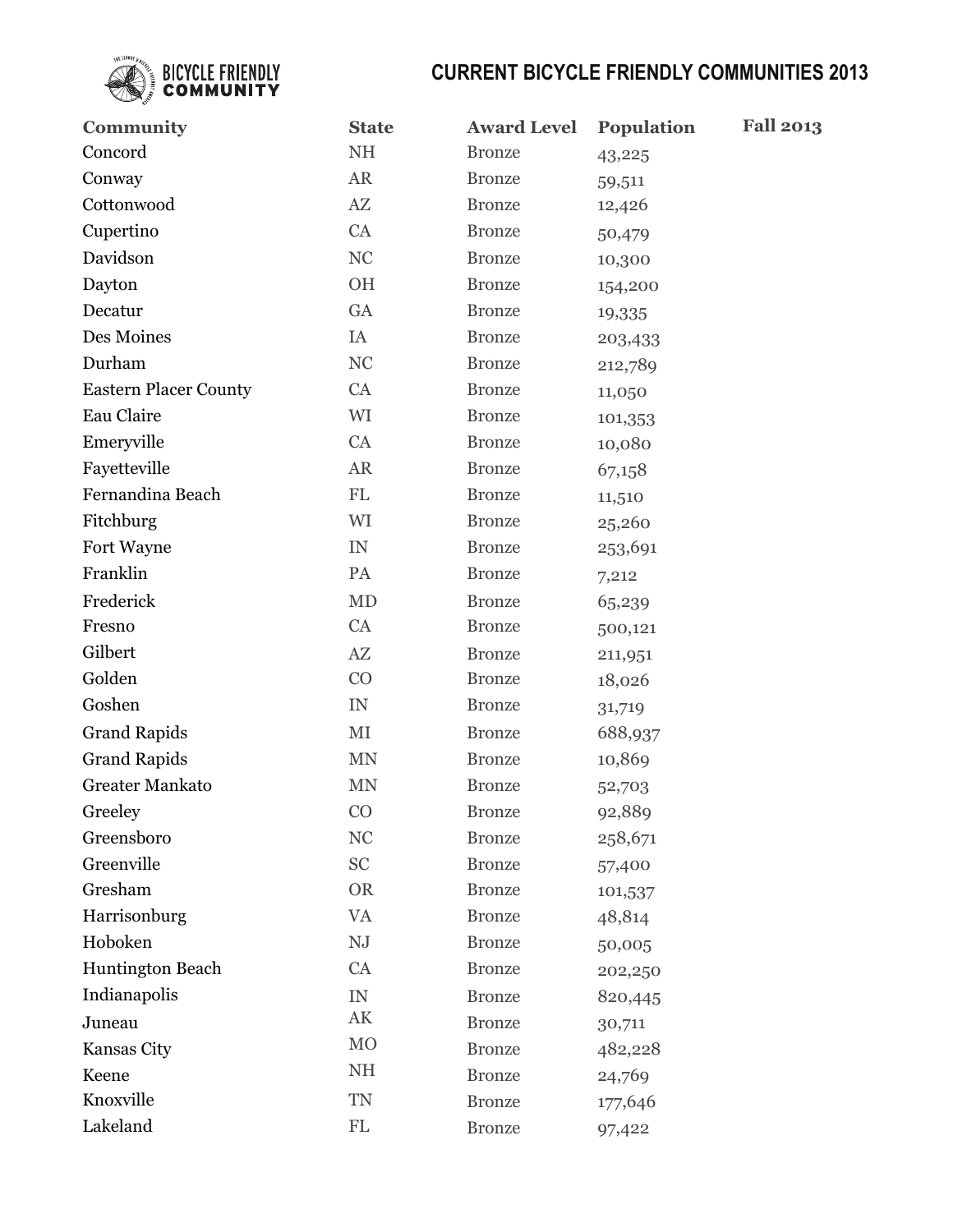

| <b>Community</b>          | <b>State</b>               | <b>Award Level</b> | <b>Population</b> | <b>Fall 2013</b> |
|---------------------------|----------------------------|--------------------|-------------------|------------------|
| Lakewood                  | CO                         | <b>Bronze</b>      | 146,000           |                  |
| Lansing                   | MI                         | <b>Bronze</b>      | 111,304           |                  |
| Las Cruces                | $\mathrm{NM}$              | <b>Bronze</b>      | 92,235            |                  |
| Lawrence                  | <b>KS</b>                  | <b>Bronze</b>      | 88,664            |                  |
| Lee's Summit              | <b>MO</b>                  | <b>Bronze</b>      | 92,188            |                  |
| Lewes                     | DE                         | <b>Bronze</b>      | 2,747             |                  |
| Lexington-Fayette County  | KY                         | <b>Bronze</b>      | 246,800           |                  |
| Lincoln                   | NE                         | <b>Bronze</b>      | 258,379           |                  |
| Los Altos                 | CA                         | <b>Bronze</b>      | 27,483            |                  |
| Los Angeles               | CA                         | <b>Bronze</b>      | 3,792,621         |                  |
| Louisville                | KY                         | <b>Bronze</b>      | 700,030           |                  |
| Manhattan                 | <b>KS</b>                  | <b>Bronze</b>      | 52,281            |                  |
| Marquette                 | MI                         | <b>Bronze</b>      | 21,000            |                  |
| Mesa                      | $\mathbf{A}\mathbf{Z}$     | <b>Bronze</b>      | 437,454           |                  |
| Miami                     | $\mathop{\rm FL}\nolimits$ | <b>Bronze</b>      | 418,480           |                  |
| Midland                   | $\rm MI$                   | <b>Bronze</b>      | 41,863            |                  |
| Milwaukee                 | WI                         | <b>Bronze</b>      | 554,965           |                  |
| Morgantown                | <b>WV</b>                  | <b>Bronze</b>      | 29,660            |                  |
| Napa                      | CA                         | <b>Bronze</b>      | 75,000            |                  |
| Naperville                | IL                         | <b>Bronze</b>      | 128,358           |                  |
| Nashville-Davidson County | <b>TN</b>                  | <b>Bronze</b>      | 601,222           |                  |
| Newark                    | DE                         | <b>Bronze</b>      | 29,886            |                  |
| New Orleans               | LA                         | <b>Bronze</b>      | 343,829           |                  |
| Newton                    | MA                         | <b>Bronze</b>      | 85,945            |                  |
| Norman                    | OK                         | <b>Bronze</b>      | 112,551           |                  |
| North Little Rock         | <b>AR</b>                  | <b>Bronze</b>      | 60,433            |                  |
| Northampton               | MA                         | <b>Bronze</b>      | 28,978            |                  |
| Oakland                   | CA                         | <b>Bronze</b>      | 365,875           |                  |
| Ocean City                | ${\rm N J}$                | <b>Bronze</b>      | 11,701            |                  |
| Oceanside                 | CA                         | <b>Bronze</b>      | 174,925           |                  |
| Omaha                     | $\rm NE$                   | <b>Bronze</b>      | 408,958           |                  |
| <b>Orange County</b>      | CA                         | <b>Bronze</b>      | 3,010,232         |                  |
| Orlando                   | ${\rm FL}$                 | <b>Bronze</b>      | 205,648           |                  |
| Oxford                    | <b>MS</b>                  | <b>Bronze</b>      | 16,727            |                  |
| Paso Robles               | CA                         | <b>Bronze</b>      | 30,050            |                  |
| Pittsburgh                | PA                         | <b>Bronze</b>      | 316,718           |                  |
| Portage                   | $\rm MI$                   | <b>Bronze</b>      | 46,143            |                  |
| Provo                     | UT                         | <b>Bronze</b>      | 117,489           |                  |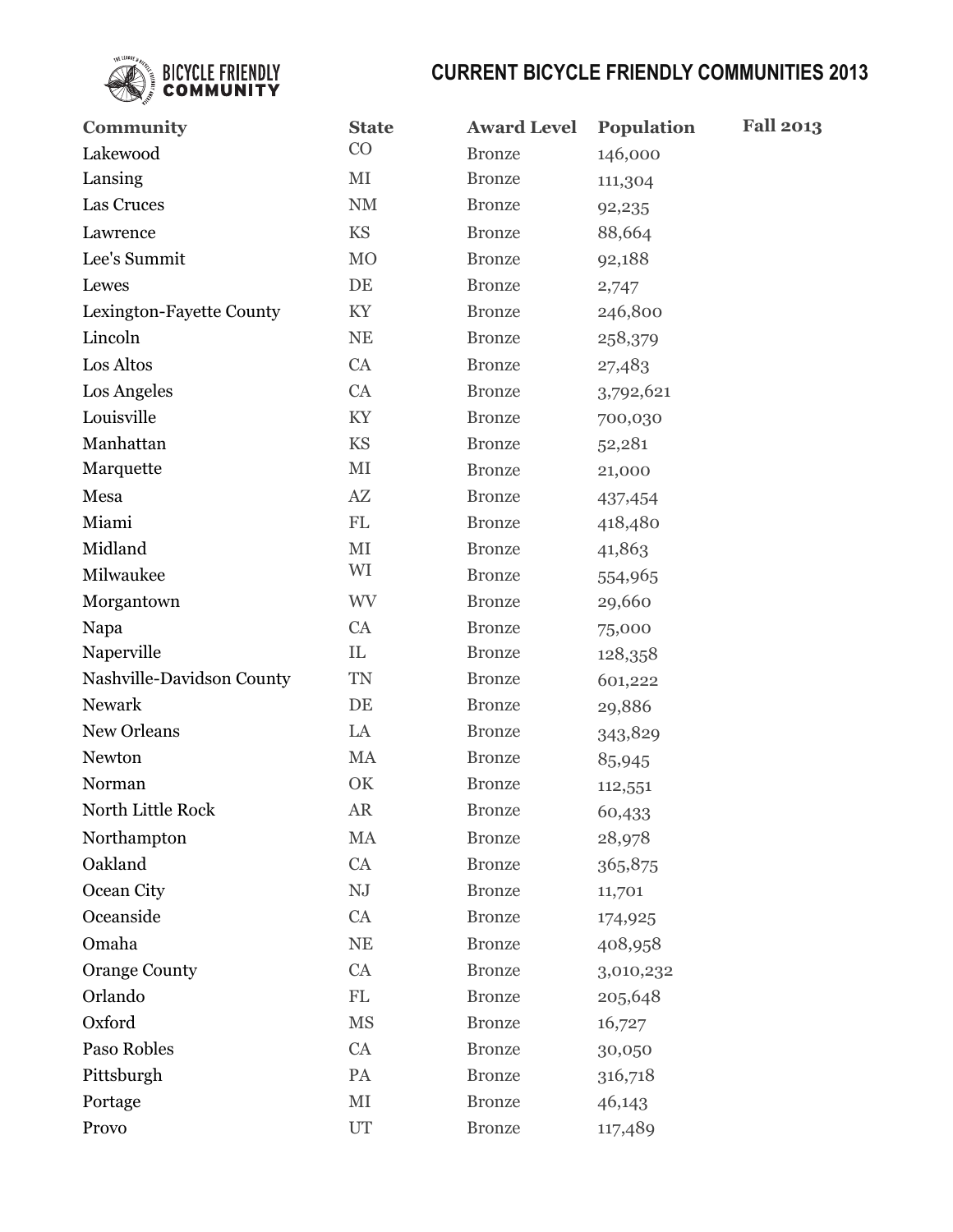

| <b>Community</b>              | <b>State</b>             | <b>Award Level</b> | <b>Population</b> | <b>Fall 2013</b> |
|-------------------------------|--------------------------|--------------------|-------------------|------------------|
| Raleigh                       | NC                       | <b>Bronze</b>      | 405,612           |                  |
| Redding                       | CA                       | <b>Bronze</b>      | 89,470            |                  |
| Reno-Sparks Washoe County     | $\ensuremath{\text{NV}}$ | <b>Bronze</b>      | 421,407           |                  |
| Richmond                      | <b>VA</b>                | <b>Bronze</b>      | 205,533           |                  |
| Ridgeland                     | <b>MS</b>                | <b>Bronze</b>      | 22,809            |                  |
| <b>River Falls</b>            | WI                       | <b>Bronze</b>      | 15,308            |                  |
| Riverside                     | CA                       | <b>Bronze</b>      | 311,575           |                  |
| Roanoke                       | <b>VA</b>                | <b>Bronze</b>      | 94,911            |                  |
| Rochester                     | MN                       | <b>Bronze</b>      | 102,437           |                  |
| Rochester                     | $\ensuremath{\text{NY}}$ | <b>Bronze</b>      | 210,565           |                  |
| Rock Hill                     | <b>SC</b>                | <b>Bronze</b>      | 66,154            |                  |
| Rockville                     | MD                       | <b>Bronze</b>      | 61,209            |                  |
| Roseville                     | CA                       | <b>Bronze</b>      | 122,060           |                  |
| Roswell                       | GA                       | <b>Bronze</b>      | 85,920            |                  |
| Saint Paul                    | <b>MN</b>                | <b>Bronze</b>      | 281,244           |                  |
| Salem                         | <b>OR</b>                | <b>Bronze</b>      | 152,239           |                  |
| San Antonio                   | <b>TX</b>                | <b>Bronze</b>      | 1,144,646         |                  |
| San Jose                      | CA                       | <b>Bronze</b>      | 971,372           |                  |
| Sanibel                       | $\mathbf{FL}$            | <b>Bronze</b>      | 6,064             |                  |
| Santa Clara                   | CA                       | <b>Bronze</b>      | 110,376           |                  |
| Schaumburg                    | IL                       | <b>Bronze</b>      | 73,346            |                  |
| Sedona                        | AZ                       | <b>Bronze</b>      | 10,192            |                  |
| Shawnee                       | <b>KS</b>                | <b>Bronze</b>      | 57,628            |                  |
| Sheboygan County              | WI                       | <b>Bronze</b>      | 115,507           |                  |
| Shorewood                     | WI                       | <b>Bronze</b>      | 13,267            |                  |
| Simsbury                      | CT                       | <b>Bronze</b>      | 23,256            |                  |
| Sioux Falls                   | <b>SD</b>                | <b>Bronze</b>      | 154,000           |                  |
| Sitka                         | $\mathbf{A}\mathbf{K}$   | <b>Bronze</b>      | 8,883             |                  |
| Snohomish                     | <b>WA</b>                | <b>Bronze</b>      | 9,098             |                  |
| Sonoma                        | CA                       | <b>Bronze</b>      | 9,128             |                  |
| South Bend                    | ${\rm IN}$               | <b>Bronze</b>      | 100,842           |                  |
| South Lake Tahoe              | CA                       | <b>Bronze</b>      | 23,609            |                  |
| South Sioux City              | $\rm NE$                 | <b>Bronze</b>      | 11,925            |                  |
| South Windsor                 | CT                       | <b>Bronze</b>      | 24,409            |                  |
| Spartanburg                   | <b>SC</b>                | <b>Bronze</b>      | 39,487            |                  |
| Spokane                       | <b>WA</b>                | <b>Bronze</b>      | 204,428           |                  |
| Springfield                   | M <sub>O</sub>           | <b>Bronze</b>      | 156,206           |                  |
| State College - Centre Region | PA                       | <b>Bronze</b>      | 92,096            |                  |